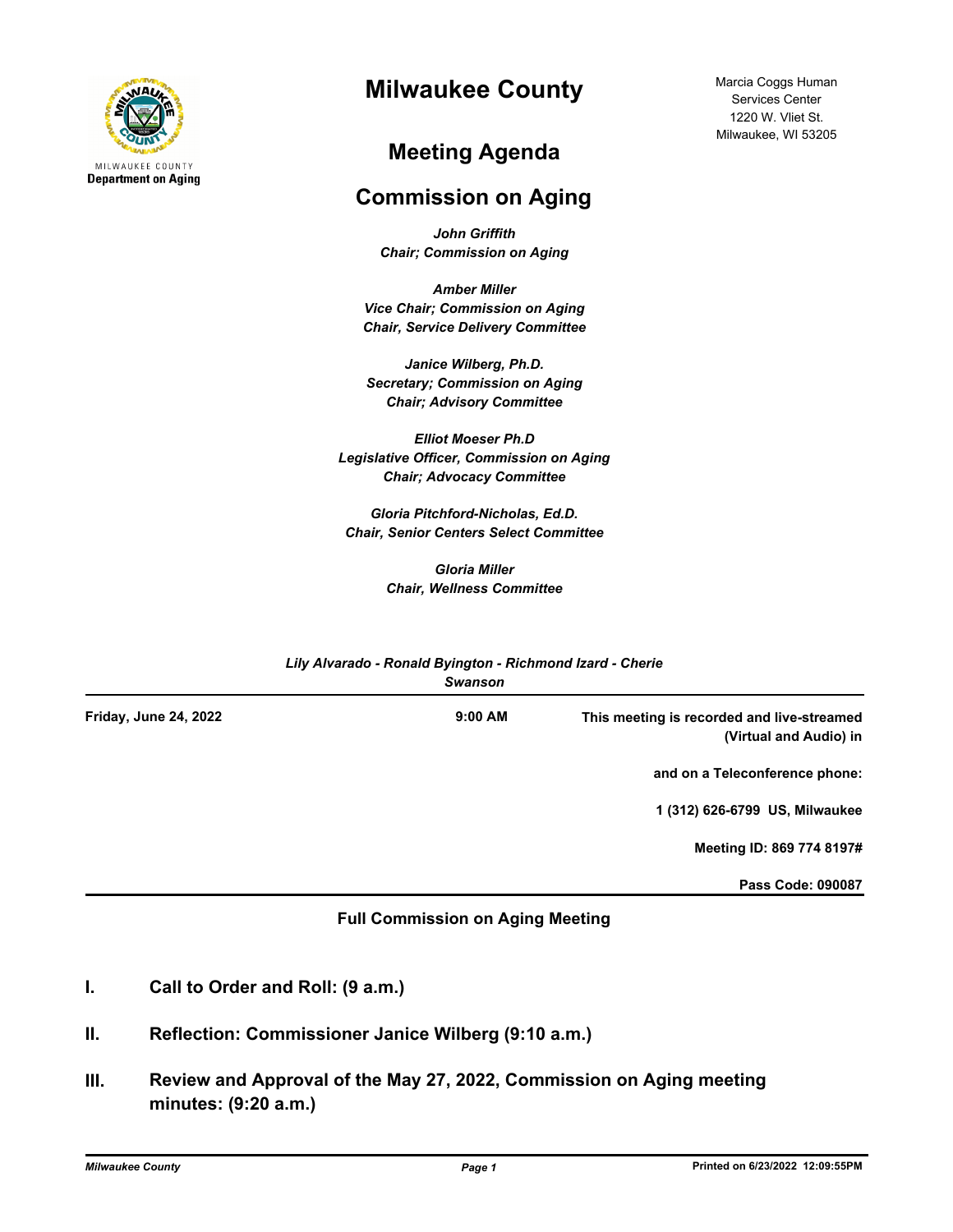[HRA22-225](http://milwaukeecounty.legistar.com/gateway.aspx?m=l&id=/matter.aspx?key=12480) Minutes from the May 27, 2022, Commission on Aging meeting *Attachments:* [COA May 27 2022 Mtg Mins Final.pdf](http://MilwaukeeCounty.legistar.com/gateway.aspx?M=F&ID=5728935a-197e-4509-b286-2527989ae455.pdf)

- **IV. Consent Agenda and Committee and Council Reports by Chairs: (9:25 a.m.)**
	- **a) Committee and Council Chairs Report Summary**
	- **b) Executive Committee meeting minutes (May 9, 2022)**
	- **c) Advocacy Committee meeting minutes (May 2, 2022)**
	- **d) Advisory Council meeting minutes (April 9, 2022)**

[HRA22-226](http://milwaukeecounty.legistar.com/gateway.aspx?m=l&id=/matter.aspx?key=12481) Consent Agenda

Attachments: [HRA22-226 Executive Commitee Mtg Mins May 9 2022 Final.pdf](http://MilwaukeeCounty.legistar.com/gateway.aspx?M=F&ID=cef00171-6983-4ab7-a040-9819ab571038.pdf) [HRA22-226 2022 May 02 Minutes Advocacy Committee.pdf](http://MilwaukeeCounty.legistar.com/gateway.aspx?M=F&ID=760dcc7b-9351-4a0e-9cdb-3a22748be0de.pdf) [HRA22-226 2022-04-13 Minutes Advisory Council Mtg.pdf](http://MilwaukeeCounty.legistar.com/gateway.aspx?M=F&ID=4dcfcbeb-ba7a-4896-bfaa-6e98ad304cdb.pdf)

- **V. County Executive Office Report: Schinika Fitch, Director of Community Relations, County Executive's Office: (9:30 a.m.)**
- **VI. Action / Informational / Discussion Items: (9:40 a.m.)**
	- **A .Informational Item: "Elder Abuse Presentation", Cleopatra Echols, Adult Protective Services Manager, Department of Health and Human Services (DHHS)**

 **\*\*\*5-Minute Break**

- **B. Informational Item: DHHS Update on Key Initiatives and Projects; Shakita LaGrant McClain, Director, Department of Health and Human Services**
- [HRA22-227](http://milwaukeecounty.legistar.com/gateway.aspx?m=l&id=/matter.aspx?key=12482) Informational Item: APS PowerPoint presentation

*Attachments:* [APS 2022 Commission on aging.pdf](http://MilwaukeeCounty.legistar.com/gateway.aspx?M=F&ID=732dd237-c4e4-4925-bc73-8da4aed25eb8.pdf)

- **VII. Aging Unit Director Report: Jon Janowski, Director, DHHS/ADS Aging Unit: (10:30 a.m.)**
- **VIII. State Report: Neal Minogue/Laura Langer, State Office on Aging: (10:35 a.m.)**
- **IX. Chairperson's Report: Commissioner John Griffith (10:40 a.m.)**